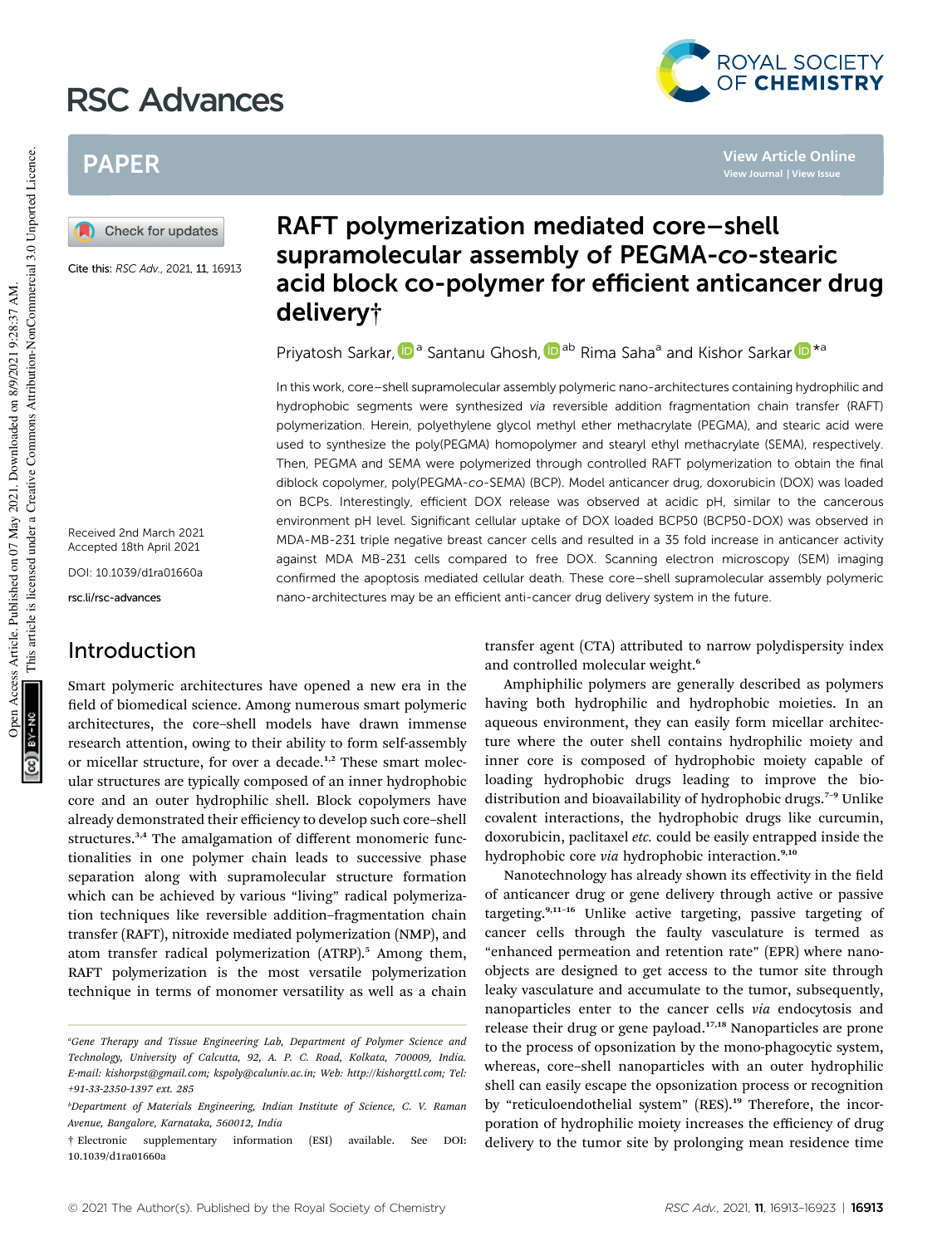(MRT) to the systemic circulation,<sup>20</sup> where, a larger extent of nanoparticle bearing drug molecules can accumulate to the tumor site with weakened lymphatic drainage, whereas permeability to the normal vasculature is restricted due to the tight endothelial junction.<sup>21</sup>

Moreover, the incorporation of fatty acid to a polymeric backbone may lead to an optimal molecular nanostructure for drug delivery application as fatty acids which are saturated or unsaturated long-chain alkyl carboxylic acids, act as a building block of tissue and are also involved in various biological signalling pathways. Stearic acid is one of the long-chain fatty acids having 18 carbon and a terminal carboxylic functional group which could be easily conjugated with various biopolymers for diverse biological applications. Like, Yuan *et al.*<sup>22</sup> prepared stearic acid conjugated chitosan micelle for DOX delivery and evaluated the *in vitro* transport as well as *in vivo* absorption using the Caco-2 cell line. They have found that with the increased stearic acid substitution to the amino group of chitosan greatly influenced the permeability as well as absorption through the gastrointestinal tract. In another study, Hu *et al.*<sup>23</sup> also prepared a shell crosslinked micellar structure by conjugating chitosan with stearic acid and found that the stearic acid hydrophobic core greatly influenced the cellular internalization process. Thus, stearic acid modification of polymer helps to improve the entrapment of the hydrophobic drug by hydrophobic interaction and also influences the release from the inner core.<sup>10</sup> It is believed that physical entrapment of drugs is more favourable than chemical conjugation because a stable covalent bond causes steric hindrance and restrict the enzymatic degradation.<sup>24,25</sup>

The surface engineering of the core–shell model nanoparticle is generally employed to improve the aqueous solubility, stability, to prevent intermolecular aggregation, immunogenicity reduction, and to increase the residence time in the systemic circulation to improve the bioavailability of the hydrophobic drugs.<sup>26</sup> PEG is FDA approved synthetic polymer which is mostly used for hydrophilic modification of the nanoparticles to prevent the RES trapping in the liver and spleen.20,27–<sup>29</sup> For instance, Sun *et al.* prepared a core–shell model nanoparticle to understand the effect of PEGylation and observed that biodistribution of PEGylated nanoparticles was higher with long circulation time into the systemic circulation.<sup>30</sup>

An optimal nano-drug delivery system includes well dispersibility, high drug payload, adequate biocompatibility, which could be achieved by the amalgamation of lipid and hydrophilic polymer to overcome the shortcomings associated with only lipid or polymer-based nanoparticles. Therefore in this study, we adopted RAFT polymerization to prepare poly( poly(ethylene glycol) methyl ether methacrylate-*co*-stearyl ethyl methacrylate) (poly(PEGMA-*co*-SEMA)) block copolymer having controlled molecular weight, which could able to form core– shell structure in the aqueous environment. Anticancer drug DOX was loaded to the hydrophobic SEMA core by physical entrapment. The effect of increased hydrophobic SEMA part in the block copolymer system on DOX loading was evaluated along with the evaluation of their corresponding biocompatibility, cellular uptake study and *in vitro* anticancer activity against MDA-MB 231 as a model cancer cell line.

## Materials & methods

Sodium hydride, 1-dodecanethiol, 4,4-azobis(4-cyanovaleric acid), deuterated chloroform  $(CDCl<sub>3</sub>)$ , 2-hydroxy ethyl methacrylate (HEMA), polyethylene glycol methyl ether methacrylate 300 (PEGMA), pyrene, and MTT were purchased from Sigma Aldrich (Germany) and were used without further purification. Stearic acid, DMEM media, and molecular biology grade water, fetal bovine serum (Brazil origin, EU approved), and trypsin-EDTA were purchased from Himedia laboratories private limited (Mumbai, India). Doxorubicin HCl was purchased from Tokyo Chemical Industry, (Japan). Dicyclohexylcarbodimide (DCC), 4-dimethylaminopyridine (DMAP) were purchased from SRL chemicals (Mumbai, India). 2,20-Azo-bis-(isobutyronitrile) (AIBN) were purchased from SRL and were recrystallized from methanol before use. Fluorescent probes pyrene and DAPI were purchased from Sigma Aldrich (Germany). All the solvents were used as purchased without any further purification.

#### Synthesis of chain transfer agent (CTA)

The CTA, 4-cyano-4-(dodecylsulphanylthiocarbonyl) sulphanyl pentanoic acid (CDSP) and was prepared according to Saha *et al.*<sup>31</sup> In brief, sodium hydride (NaH, 0.62 g, 25.8 mmol) was dissolved in diethyl ether (50 ml) into a three-neck jacketed reactor under nitrogen condition at  $5-10$  °C, 1-dodecanethiol (5 g, 24.7 mmol) was added slowly to that solution to obtain sodium dodecylate as thick white slurry and the temperature was cooled down to 0 °C. After that carbon disulphide  $(CS_2,$ 1.9 g, 24.9 mmol) was added dropwise to the reaction mixture which leads to the formation of sodium *S*-dodecyl trithiocarbonate. The resulted yellowish product was filtered and dried under a vacuum oven at room temperature for further reaction. In the next step, solid iodine granules (2.54 g, 10 mmol) were added to diethyl ether solution (40 ml) of sodium *S*-dodecyl trithiocarbonate (5.96 g, 19.8 mmol) in a portion-wise manner under continuous stirring and allowed to stirr for a further 1 hour at room temperature. Sodium iodide as a by-product was filtered off; subsequently, the yellowish solution was collected and washed by sodium thiosulfate followed by anhydrous sodium sulphate. The collected filtrate solution was concentrated using a rotary evaporator (Heidolph, Germany) to obtain bis(dodecylsulfanylthiocarbonyl) disulphide. Then the dried bis(dodecylsulfanylthiocarbonyl) disulphide (3 g, 5.4 mmol) was refluxed using ethyl acetate (55 ml) in presence of 4,4-azobis(4cyanovaleric acid) in ethyl acetate for 18 hours. Subsequently, the crude CDSP was extracted with water and recrystallized from cold hexane (yield  $= 83\%$ ). The structural characterization of purified CDSP was confirmed by  ${}^{1}H$  NMR.

#### Synthesis of stearyl ethyl methacrylate (SEMA)

SEMA was synthesized according to Maiti et al.<sup>32</sup> Briefly, in a two-neck round bottom flask, stearic acid (SA) was dissolved into dry dichloromethane (DCM). Nitrogen was purged into the reaction mixture while the flask was kept in an ice bath. DCC was separately dissolved into dry DCM and added to the reaction mixture. After 30 min DMAP was added followed by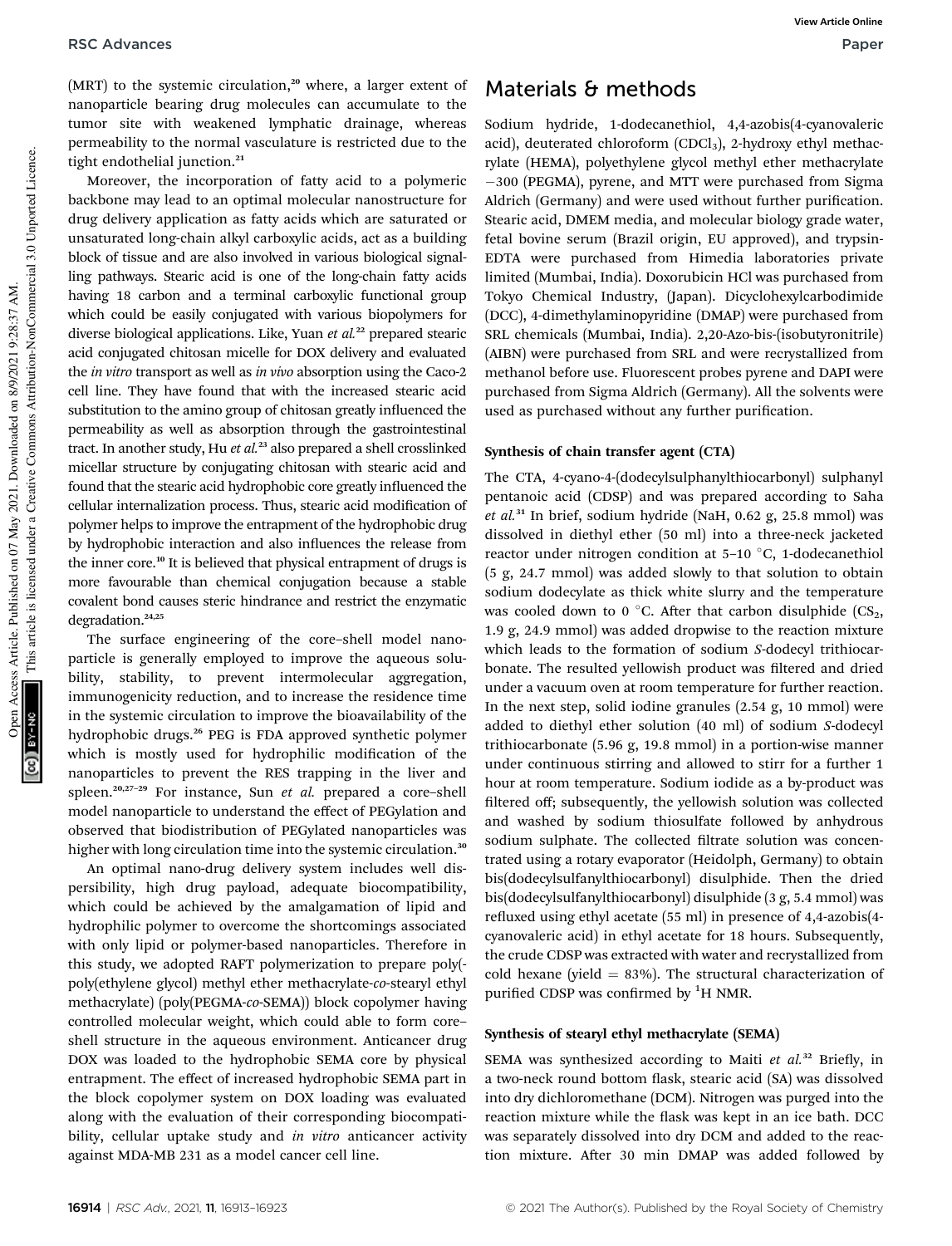dropwise addition of HEMA for 15 min. The ice bath was removed after 30 min and the reaction was allowed to stir under a nitrogen environment for 24 hours. After 24 hours, the formed dicyclohexyl urea (DCU) was removed by filtration. The obtained clear organic solution was separated by several times washing with saturated NaHCO<sub>3</sub> solution (3  $\times$  100 ml) followed by washing with brine solution ( $3 \times 100$  ml). The washed organic solution was dried over sodium sulphate and DCM was removed under reduced pressure by a rotary evaporator. Finally, the product was purified using silica gel (230–400 mesh size) flash column chromatography using ethyl acetate : hexane.

### RAFT polymerization

Synthesis of homopolymer. Poly (ethylene glycol) methyl ether methacrylate (PEGMA) was synthesized *via* RAFT polymerization. Here, we have used CDSP as a RAFT reagent which is a well known for various polymer synthesis *via* RAFT polymerization.<sup>31</sup> CDSP was dissolved in dry DMF with continuous nitrogen purging. After that, PEGMA and AIBN were added to the reaction mixture. After 30 min, the reaction mixture was placed in an oil bath and the reaction was carried out at 70  $^{\circ}$ C for another 12 hours in nitrogen environment. After polymerization takes place the reaction mixture which contains both poly(PEGMA) and unreacted PEGMA was dissolved in DCM and precipitated into hexane to remove unreacted PEGMA. The poly(PEGMA) was further used for the block copolymer synthesis.

Synthesis of block co-polymer. After the successful synthesis of the homopolymer, the block co-polymer was synthesized using the synthesized SEMA monomer. Briefly, poly(PEGMA) was dissolved in dry DMF with continuous nitrogen purging. Then the required amount of SEMA and AIBN was dissolved in dry DMF and injected into the reaction mixture and allowed to stir under continuous nitrogen purging for 30 min. After that, the reaction mixture was placed in a preheated oil bath at 60  $^{\circ}$ C with continuous stirring for 7 hours. To stop the reaction the solution was cooled down to 4  $\degree$ C and the crude polymeric solution was dialyzed against methanol to remove unreacted monomer by changing methanol after every 3 hours for 36 hours. Finally, the synthesized polymer was dried overnight in a vacuum oven at 40  $^{\circ}$ C. We have prepared all the block copolymer according to the SEMA feed ratio with homopolymer poly(PEGMA) as (SEMA : poly(PEGMA)) 10 : 1 (BCP10), 25 : 1 (BCP25) and 50 : 1 (BCP50).

Characterization. UV-Vis spectra of BCP and DOX loaded BCP at 100  $\mu$ g ml $^{-1}$  concentration in water have been recorded with Perkin Elmer Lambda 65 spectrophotometer within the range of 200–800 nm (typically quartz cuvette, 1 cm path length) at 25 °C temperature. The synthesized BCP was also characterized by NMR (Bruker, 500 MHz, Germany) and FT-IR spectroscopy (Perkin Elmer Spectrum-2). All FT-IR spectra were carried out within the frequency range of 4000 to 600  $\text{cm}^{-1}$  with a scan rate of 8 consecutive scans at 1  $\rm cm^{-1}$  resolution. Transmission electron microscopy (TEM) was carried out after depositing of BCP aqueous solution on a carbon-coated Cu grid and subsequently the images were taken by JEM-2100F (JEOL, Japan)

operating at 200 kV. Micelle size and zeta potential of BCP and DOX loaded BCP was measured using Zetasizer Nano ZS, Malvern Panalytical Ltd, UK at 25 °C using a disposable 12 mm square polystyrene cuvette and disposable folded capillary cell at 1 mg  $ml^{-1}$  concentration. Confocal laser scanning microscopy (CLSM) images were taken using an FV3000, Olympus at 405 and 559 nm excitation wavelength at 25  $^{\circ}$ C. Scanning electron microscopy (SEM) images were also taken using ZEISS, EVO-18 special edition, Germany.

#### Preparation of doxorubicin (DOX) loaded BCP micelles

DOX was loaded into the core of the nanoparticle by physical entrapment *via* film hydration method according to Wei et al.<sup>33</sup> with minor modification. Briefly, hydrophobic DOX was obtained by neutralizing DOX. HCl using trimethylamine (1 : 3 mole ratio) in 1 ml of a mixed solvent of chloroform : methanol (3 : 2). Then the resulting solution was mixed with the different mass ratios of BCPs (BCP :  $DOX = 1 : 0.1, 1 : 0.5, 1 : 1$ ) followed by evaporation using a rotary vacuum evaporator to obtain a thin film on the surface of the round bottom flask. Then, the dried film was hydrated using a 10 mM HEPES buffer and stirred at 60 $\degree$ C for 30 min. The DOX encapsulated BCPs were then dialyzed (dialysis tube molecular cutoff 3.5 kDa) against DD water for 9 hours in dark conditions to remove the unentrapped DOX with a continuous exchange of fresh DD water after every hour. The obtained product was then lyophilized and stored at  $4 \text{ }^{\circ}$ C for further investigation. The encapsulated DOX content was quantified by UV-Vis spectroscopy and DOX encapsulated BCPs were screened according to the highest drug loading (%) and encapsulation efficiency which was calculated from the following formula.

$$
Drug loading (%) = \frac{M_t}{M_s} \times 100\%
$$

Encapsulation efficiency (
$$
\% = \frac{M_t}{M_0} \times 100\%
$$

 $M_t$  = mass of DOX encapsulated into the BCP,  $M_s$  = mass of the DOX loaded BCP after lyophilization,  $M_0$  = initial mass of DOX feed.

#### In vitro DOX release study

An *in vitro* drug release study was conducted to evaluate the release pattern of DOX from the core of the nanoparticles at different pH (5 and 7.4) environments. DOX release pattern was observed using a dialysis membrane tube (10 kDa) at 37  $\degree$ C in a dynamic environment.<sup>34</sup> Briefly, DOX loaded BCP50 (contains 280 mg of DOX) was dispersed into freshly prepared phosphate buffer saline (PBS) of different pH and placed into a dialysis tube. Then, the dialysis tube was immersed into 15 ml PBS with continuous stirring at low rpm. To maintain sink condition, 2 ml of PBS buffer was withdrawn from the external chamber after a predetermined time interval  $(0, 0.5, 1, 2, 4, 6, 8, 10, 12,$ 24, 48, 72, 96, 120 h) and replaced with fresh PBS. The absorbance was measured at 481 nm using a UV-Vis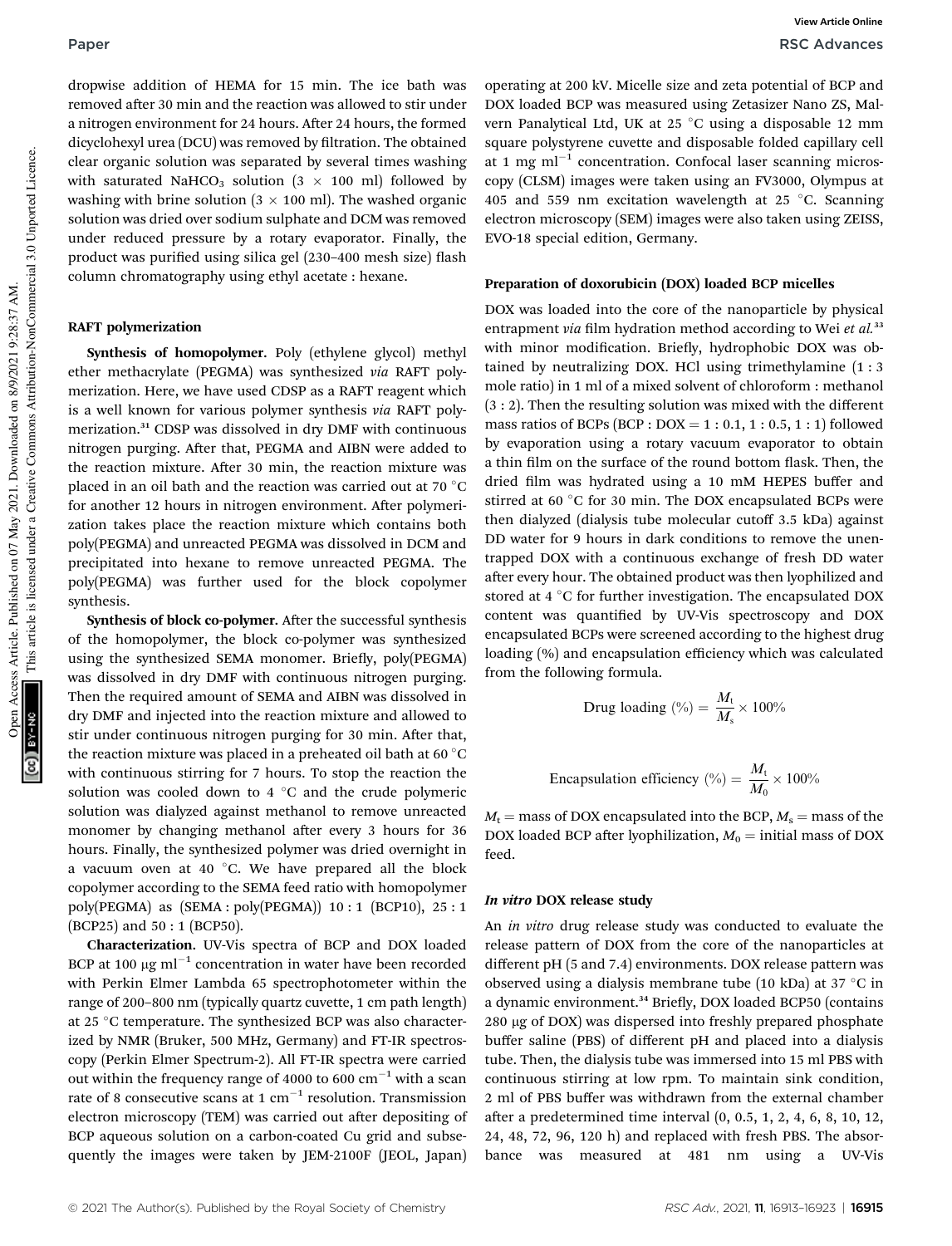spectrophotometer. From the obtained absorbance% cumulative DOX release was calculated. All the experiments were performed in triplicate with  $\pm$ SD. Different release kinetics models such as zero order, first order, Hixon-Crowell, Korsmeyer-Peppas and Higuchi model was also employed to evaluate the DOX release mechanism from the nanoparticle.<sup>35</sup>

Cell culture. Doxorubicin sensitive MDA-MB 231 (human epithelial triple-negative breast cancer cell line) was purchased from the National center for cell science (NCCS), Pune, India. *In vitro* cell cytotoxicity assay was done by using MTT to understand the growth of cancer cells upon free polymer as a placebo at different concentrations, intracellular uptake of DOX loaded nanoparticle and cellular morphology with DOX loaded nanoparticle after 24 hours using SEM was conducted according to standard established protocol. Cells were grown in DMEM media and maintained at 5%  $CO<sub>2</sub>$  and 37 °C using a  $CO<sub>2</sub>$ incubator (CelCulture, ESCO, Singapore) according to the supplier protocol. DMEM media with 10% FBS, 1% penicillin– streptomycin, 2 mM <sup>L</sup>-glutamine was used as a supplement.

Cell viability assay. To evaluate the cytotoxicity of BCPs and DOX loaded BCPs, MTT assay was performed against MDA-MB 231 cell lines. Briefly, cells were seeded to 96 well plates at a density of  $10^3$  cells per 100  $\mu$ l DMEM media followed by 24 hours incubation in a 5%  $CO<sub>2</sub>$  incubator. The samples contain BCPs with or without DOX were prepared using fresh media with a sample concentration varied from 10, 25, 50, 100, 200, and 500  $\mu$ g ml<sup>-1</sup>. After the incubation period, the cells were introduced to the polymer solution prepared using fresh media and further incubated for another 24 hours. MTT solution at a concentration of 50  $\mu$ g ml<sup>-1</sup> was added to each well followed by 4 hours of incubation. After completion of 4 hours of incubation media containing MTT solution was carefully replaced with 100 µl of DMSO into each well and allowed to shake for 15 in the dark and absorbance was recorded using an ELISA plate reader at 570 nm wavelength. The % cell viability was calculated according to the following formula. All the cytotoxicity study was performed in triplicate with  $\pm$ SD.

$$
Cell \text{ viability } (\%) = \frac{OD_{570(Sample)}}{OD_{570(Control)}} \times 100
$$

where  $\rm OD_{570(Sample)}$  and  $\rm OD_{570(Control)}$  refers to the absorbance of sample and control at 570 nm.

Cellular uptake study. To perform the uptake study of nanoconjugates MDA-MB-231 cells were used in a 24 well plate.  $1 \times 10^5$  cells were seeded on a sterile glass coverslip which was placed in each well of a 24 well plate and incubated in a  $CO<sub>2</sub>$ incubator (37 °C, 5% CO<sub>2</sub>, 95% RH) for 24 hours. Replenishment of media the DOX and DOX loaded BCP at a concentration of 100  $\mu$ g ml $^{-1}$  conjugates were added to each well followed by 4 h incubation at  $CO<sub>2</sub>$  incubator. Thereafter, completion of the 4 hours incubation period the media was removed and the cells were washed with DPBS to ensure removal of free nanoconjugates which were not uptaken by the cells. 4% paraformaldehyde was used to fix the cells and followed by DPBS was for 3 times. The washed coverslips were carefully removed from the well plate and inversely mounted on a clean glass slide upon drop of glycerol which acts as a mounting media.

Determination of cellular morphology by scanning electron microscopic (SEM) images. Cellular morphology after treatment using DOX loaded BCP and DOX was observed under the scanning electron microscope (SEM) to understand the morphological changes with respect to untreated cells as control. The study was conducted according to Basu *et al.*<sup>36</sup> with some modification. Briefly, the glass coverslips washed with 70% ethanol followed by PBS wash (3 times) were placed in each well of a 24 well plate.  $2 \times 10^3$  no of cells in 400 µl of DMEM media were seeded on a previously placed glass coverslip in each well and placed in a  $CO<sub>2</sub>$  incubator for 24 h. After 24 h the media was replenished with fresh media containing BCP/DOX and DOX followed by a further 24 h incubation period in a  $CO<sub>2</sub>$  incubator. After 24 h of incubation, the cells were washed with PBS (300  $\mu$ l  $\times$  3 times) to remove the non-internalized BCP/ DOX and DOX. The cells were subjected to fixation using 4% paraformaldehyde to stop the metabolic activity of the corresponding cells. Prior to SEM analysis, cells were dehydrated using a sequential gradation of ethanol (10%, 30%, 50%, 70%, 90%, and absolute ethanol) followed by air-dry at room temperature. The coverslips were observed under SEM.

## Result and discussion

### Synthesis and characterizations of the monomer and polymers

Characterization of CTA. The successful synthesis of CDSP was confirmed by  ${}^{1}H$  NMR analysis (Fig. S2†). The observed characteristic <sup>1</sup>H NMR spectra of CDSP were as follows:

<sup>1</sup>H NMR, 500 mHz, CDCl<sub>3</sub>,  $\delta$ (ppm): COOH–CH<sub>2</sub>–CH<sub>2</sub>–  $C(CN)(CH<sub>3</sub>)-S-(C=S)-S-C<sub>11</sub>H<sub>23</sub>-CH<sub>3</sub>-0.882(3H); COOH-CH<sub>2</sub> CH_2-C(CN)(CH_3)-S-(C=S)-S-CH_2-CH_2C_9H_{18}-CH_3-1.24(18H),$  $COOH-CH_2-CH_2-CC(N)(CH_3)-S-(C=S)-S-CH_2-CH_2C_9H_{18} CH_3$ -1.7(2H); COOH–CH<sub>2</sub>–CH<sub>2</sub>–C(CN)(CH<sub>3</sub>)–S(C=S)–S–  $CH_2-CH_2C_9H_{18}-CH_3-1.87(3H);$  COOH-CH<sub>2</sub>-CH<sub>2</sub>- $C(CN)(CH<sub>3</sub>)-S-(C=S)-S-CH<sub>2</sub>-CH<sub>2</sub>C<sub>9</sub>H<sub>18</sub>-CH<sub>3</sub>-2.64-2.7(4H);$  $COOH-CH_2-CH_2-C(CN)(CH_3)-S-(C=S)-S-CH_2-CH_2C_9H_{18} CH_3$ -3.31(2H). The <sup>1</sup>H NMR spectra of CDSP shows similar chemical shifts which is reported earlier in our previous research.<sup>31</sup>

Monomer synthesis. SEMA was synthesized *via* esterification reaction between (SA) and 2-HEMA (Fig. S1†). In this reaction –COOH terminal of SA was reacted with –OH functional group of 2-HEMA with 60% yield. The structure of the synthesized monomer was confirmed by  ${}^{1}H$  NMR spectroscopy. All the peaks have been assigned to their corresponding proton shown in Fig. S3† which were in accordance to previous report.<sup>32</sup> The resonance for vinyl protons present in the SEMA structure  $(C=CH_2,$ 2H) have been observed at  $\delta$  (ppm) 6.15 and 5.60. End methyl group of the long aliphatic chain came at 0.9 ppm which is quite expected (marked as 'h'), sharp peaks in between 1.3–1.7 ppm (marked as f and g) corresponds to methylene protons of the SEMA unit.  $-CH<sub>2</sub>$  proton adjacent to  $-(CO)$  group of SEMA unit came at relatively downfield region of 2.4 ppm (marked as e) due to attachment of electron withdrawing –O(CO)R group. A sharp peak at 4.4 ppm (marked as c and d) corresponds to  $CH_2-CH_2$  protons which is flanked between two oxygen atoms of HEMA unit.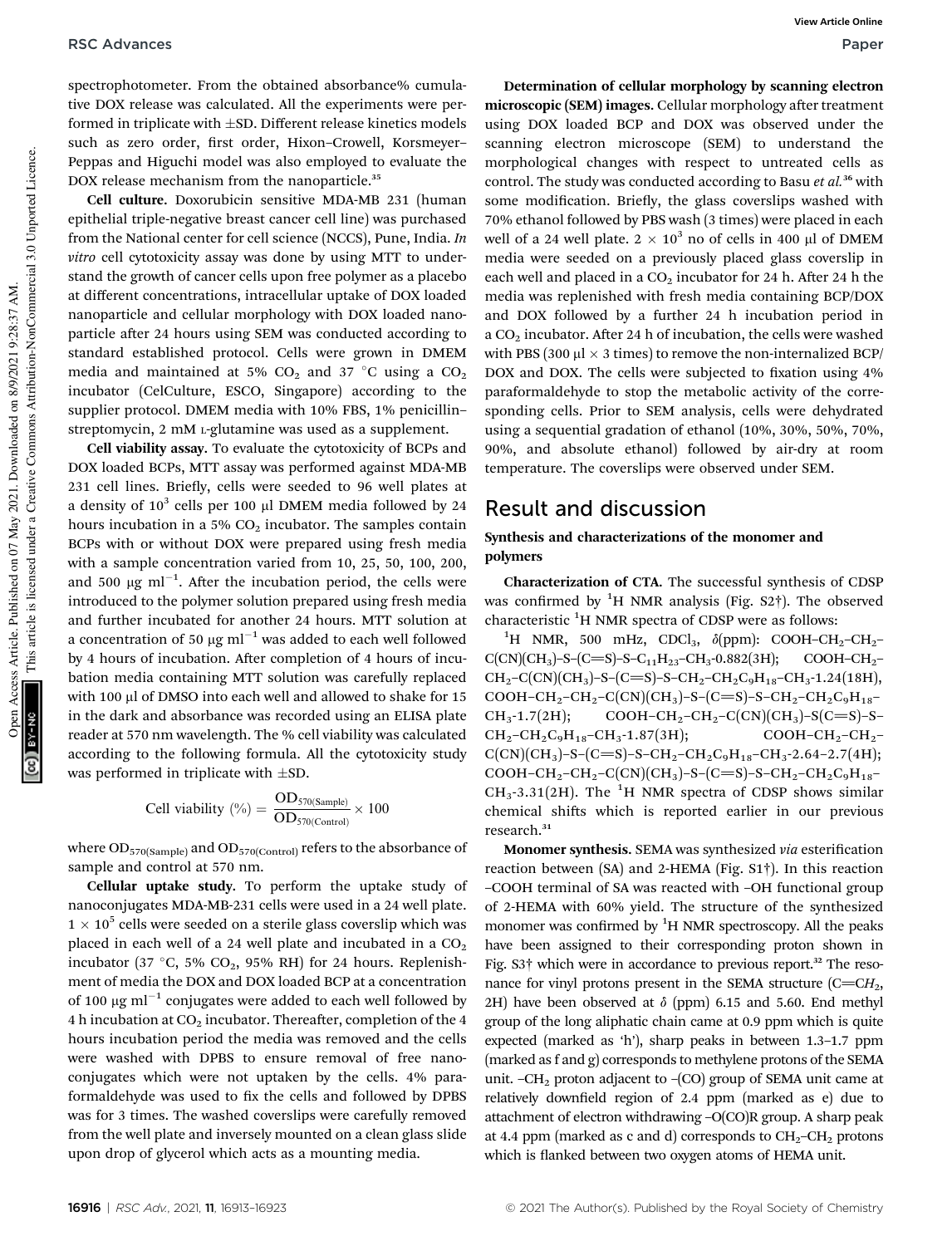

Fig. 1 Synthesis route of PEGMA-co-SEMA block co-polymer.

Poly(PEGMA) synthesis. As shown in Fig. 1, the synthetic route depicts the synthesized block copolymer consisting of PEGMA and long-chain fatty acid repeating unit. RAFT polymerization was employed to obtain polymers with controlled molecular weight as well as a defined chain terminal,<sup>37</sup> herein we also have used RAFT polymerization technique to obtain core–shell lipid polymer hybrid nanoparticle for drug delivery application using CDSP as CTA. The homopolymer poly(- PEGMA) was synthesized by using CTA and AIBN as a thermal initiator at a feed ratio of PEGMA : CDSP : AIBN =  $50:1:0.25$ .  ${}^{1}$ H NMR spectra for poly(PEGMA) (Fig. 2a) shows the complete disappearance of vinyl proton in the corresponding region and all the peaks have been assigned to their respective structure. The poly(PEGMA) shows resonance signal at 4.02 ppm for O– CH<sub>2</sub>–CH<sub>2</sub>–O, 3.64 ppm for CH<sub>2</sub>–O–(CH<sub>2</sub>–CH<sub>2</sub>)<sub>n</sub>, 3.38 ppm for O–  $CH<sub>3</sub>$  which are characteristic peak for poly(PEGMA).<sup>32,38,39</sup> The molecular weight based on end group analysis was calculated by comparing the integral area acquired by the CTA at 2.29– 2.48 ppm which corresponds to the COOH–CH<sub>2</sub>–CH<sub>2</sub>–  $C(CN)(CH<sub>3</sub>)$ – and the area acquired by the repeating unit of poly(PEGMA) at 3.38 ppm. The degree of polymerization  $(D_p^{\ n})$ 

value for poly(PEGMA) was found 26.9–27 and the calculated molecular weight was 7877 g  $mol^{-1}$  (ref. 38) (Table 1). The theoretical molecular weight  $(M_{n,theo})$  of the homopolymer was also calculated according to the following formula and was found 9763 g mol<sup>-1</sup> which is in good agreement with the molecular weight obtained by  $M_{n,NMR}$ .

 $M_{\text{n,theo}} = (([SEMA]/[CDSP] \times M_W \text{ of SEMA} \times \text{conversion}) +$ (molecular weight of CDSP))

Synthesis of poly(PEGMA-co-SEMA). Block copolymers were synthesized with different mole ratio to poly(PEGMA) as a macro CTA  $(mCTA)$  which are SEMA :  $mCTA : AIBN$  = 10 : 0.1 : 0.025, 25 : 0.1 : 0.025 and 50 : 0.1 : 0.025. Copolymers were obtained by dialysis against methanol to remove unreacted monomer using a 3.5 kDa dialysis membrane to get purified BCP and the  ${}^{1}H$  NMR spectra also show the complete disappearance of the vinyl proton to the corresponding NMR spectra Fig. 2c. The typical <sup>1</sup>H NMR spectrum of poly(PEGMA-*co*-SEMA) block copolymer (Fig. 2b) shows the proton signal at 4.20– 4.31 ppm for  $-O-CH_2-CH_2-O-$  of SEMA monomer, 2.33 ppm for



Fig. 2 <sup>1</sup>H NMR spectra of synthesized (a) poly(PEGMA) (b) poly(PEGMA-co-SEMA) (BCP50) polymer and (c) FTIR spectra of poly(PEGMA) and poly(PEGMA-co-SEMA) (BCP50) polymer.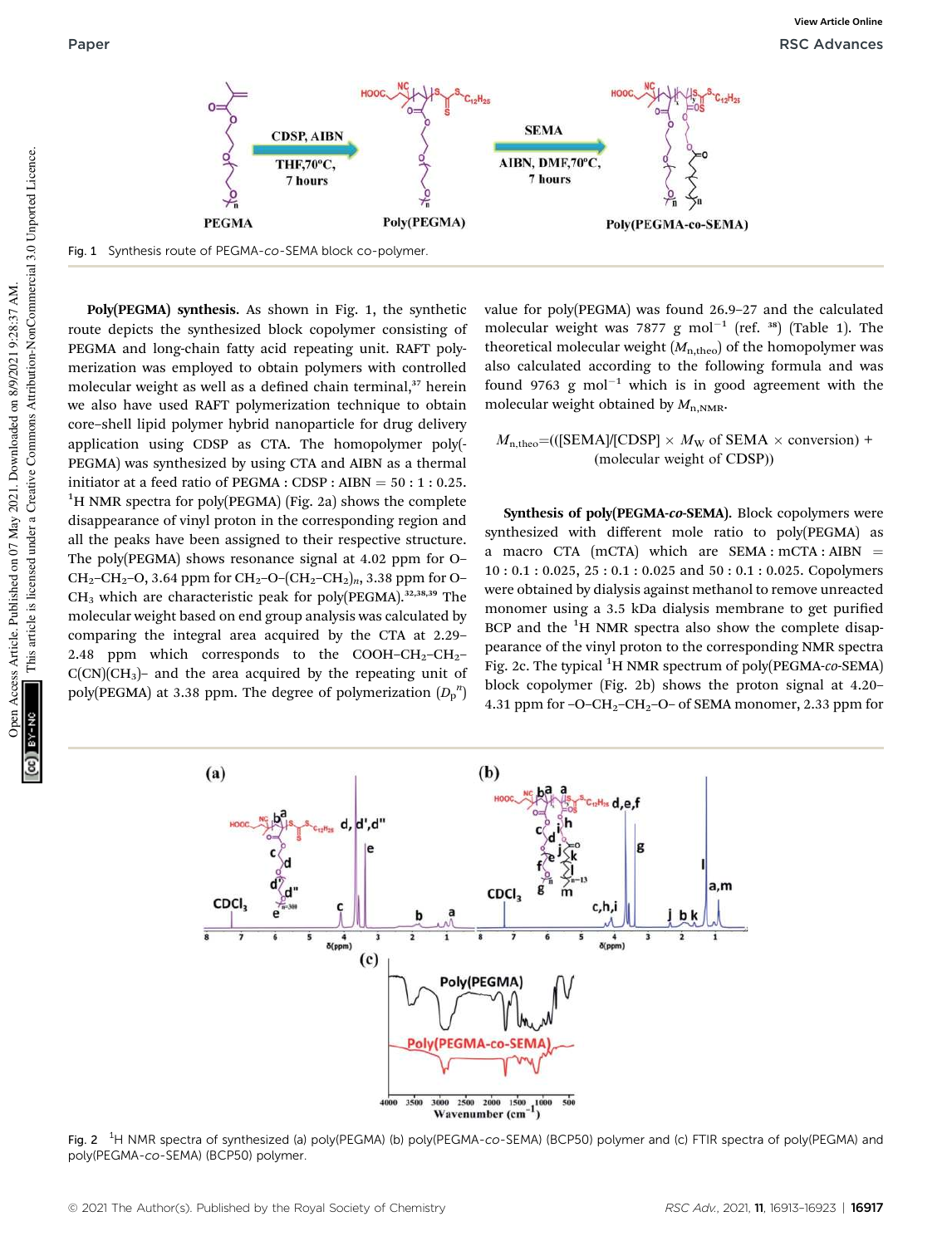Table 1 Molecular weight distribution of the synthesized polymer

| Polymer     | SAMA content | Time (h) | Conv. <sup><i>a</i></sup> $(\% )$ | $M_{\rm n,theo}^{b}$ (g mol <sup>-1</sup> ) | $M_{\rm n,NMR}^{\rm}$ c (g mol $^{-1})$ | $D_{\rm P}^{\phantom{p}nd}$ |
|-------------|--------------|----------|-----------------------------------|---------------------------------------------|-----------------------------------------|-----------------------------|
| Poly(PEGMA) |              | 12       | 78                                | 9763                                        | 7877                                    | 27                          |
| BCP10       | 10           |          | 53                                | 8400                                        | 10 523                                  |                             |
| BCP25       | 25           |          | 50.7                              | 12 903                                      | 14 187                                  | 15                          |
| BCP50       | 50           |          | 59                                | 20 369                                      | 15 809                                  | 20                          |
|             |              |          |                                   |                                             |                                         |                             |

<sup>a</sup> Calculated by <sup>1</sup>H NMR spectroscopy. <sup>b</sup> Theoretical molecular weight  $(M_{n,\text{theo}}) = ([M]_0/[\text{CTA}]_0 \times \text{molecular weight}(M_{\text{W}})$  of  $[M]) \times \text{conversion} + (M_{\text{W}}$  of  $[M]$   $\times$  conversion+  $(M_{\text{W}}$  of  $(M_{\text{W}})$ 



Fig. 3 (a) Transmission electron microscopy (TEM) image of core–shell BCP nanoparticles (b) size distribution of BCP50.

O–C=O–CH<sub>2</sub>–CH<sub>2</sub>–(CH<sub>2</sub>)<sub>13</sub>–CH<sub>2</sub>–CH<sub>3</sub>, 1.62 ppm for O–C=O–  $CH_2-CH_2-(CH_2)_{13}-CH_2-CH_3$ , 1.26 ppm for O–C=O–CH<sub>2</sub>–CH<sub>2</sub>–  $(CH_2)_{13}$ -CH<sub>2</sub>-CH<sub>3</sub> and 0.87 ppm for O-C=O-CH<sub>2</sub>-CH<sub>2</sub>- $(CH<sub>2</sub>)<sub>13</sub>$ -CH<sub>2</sub>-CH<sub>3</sub>.

The calculated molecular weight of different BCPs is also gradually increasing along with the increase of SEMA monomer feed ratio as the (Table 1). To calculate the molecular weight here we have compared the integral area acquired by the end group of CTA (COOH–CH<sub>2</sub>–CH<sub>2</sub>–C(CN)(CH<sub>3</sub>)–) at 2.29–2.48 ppm and the integral area acquired by the SEMA  $(-O-CH_2-CH_2-O-)$ repeating unit at 4.20-4.31 ppm.<sup>38,40</sup> Theoretical molecular weight ( $M_{\text{n,theo}}$ ) shows a close resemblance with the molecular weight calculated from NMR ( $M_{n,NMR}$ ) (Table 1).

#### Size and morphology of the micelle

Di-block BCPs containing both hydrophobic and hydrophilic blocks are expected to form a stable nanostructure in the aqueous solution where hydrophobes will remain inward to form the core and hydrophilic segment will form a corona. The polymeric chain will self-assemble or will aggregate at a certain concentration commonly termed as critical micelle concentration (CMC) or critical aggregation concentration (CAC). To assess the self-assembled core–shell structure of the synthesized BCPs namely BCP10, BCP25, and BCP50  $(1 \text{ mg ml}^{-1})$  in an aqueous environment were studied using hydrodynamic size measurement by DLS and the core–shell morphology of the nanoparticle was investigated by TEM. Fig. 3a shows the regular shape nanoparticle morphology of BCP50 and the size distribution curve shows maximum nanoparticles are within size range from 90–100 nm (Fig. 3b). Fig. 3a shows the structural

morphology of BCP where a dark dense inner core and an outer ring-like shell structure is present due to hydrophobic segment SEMA and hydrophilic PEGMA repeating units respectively. The morphology could be defined as a core-shell nanostructure and are beneficial for hydrophobic drug delivery application as the shell act as a shield to the inner core from easy degradation by acidic environment present at the tumor site<sup>33</sup> which may lead to prolong release of DOX.

The DLS measurement of the nanoparticle shows a significant increment in their size with the increase of SEMA repeating unit whereas dox loaded nanoparticles also show increased diameter accordingly (Table 2). The increase in hydrophobes requires more space to accommodate the long-chain fatty acids. DLS measurement shows nanoparticles are slightly increased in size than TEM images, which is due to the encrusted water to the surface of the PEGMA corona, in case of TEM image the nanoparticles are dehydrated. It is also noted that the hydrodynamic size difference between blank BCPs and DOX loaded BCPs is due to the expansion of the inner core with high drug payload and strong hydrophobic interaction between DOX and stearic acid long chain. It is acknowledged that the miscibility between the hydrophobic segment and hydrophobic drug also increases the cargo load whereas lipid polymeric hybrid micelle containing higher hydrophobic long-chain should solubilize more DOX with increased micellar structure.<sup>39,41</sup> The observed zeta potential for with or without drugs was negatively charged (Table 2) suggesting stable colloidal dispersion due to inter particular repulsion. This is due to the presence of the carboxylic group on the polymer backbone and PEGMA ester bond delocalization.<sup>42</sup> In the case of DOX loaded nanoparticles decrease of zeta potential indicates the entrapment of positively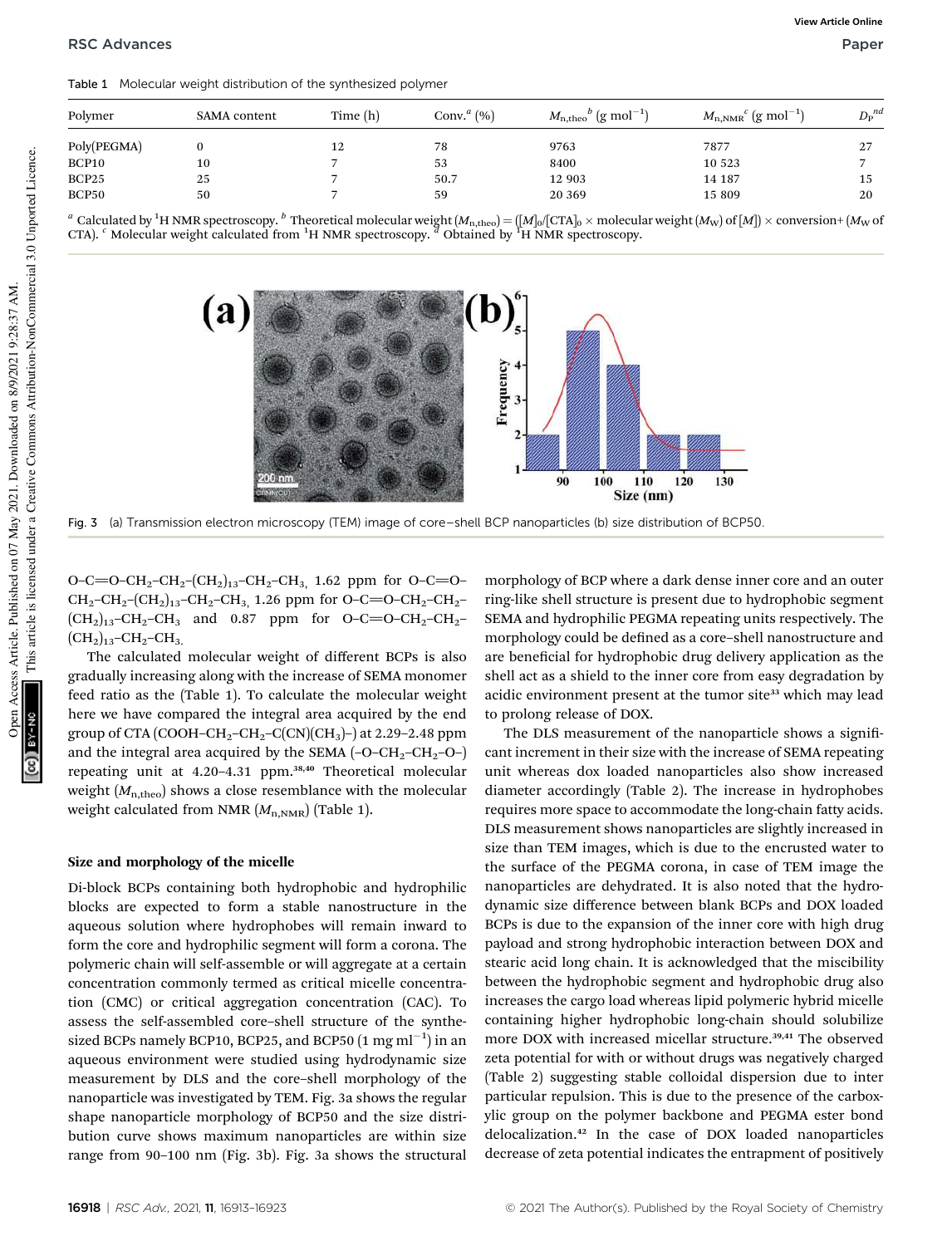Table 2 Hydrodynamic Size and zeta potential of the core–shell nanoparticle with or without DOX

|                   | Size (nm)    | PDI.           | Zeta potential |
|-------------------|--------------|----------------|----------------|
| BCP <sub>10</sub> | $148.9 + 8$  | $0.363 + 0.03$ | $-24.1 + 7$    |
| <b>BCP25</b>      | $167.8 + 3$  | $0.323 + 0.07$ | $-42.4 + 3$    |
| <b>BCP50</b>      | $181.4 + 7$  | $0.318 + 0.02$ | $-36.8 + 3$    |
| BCP10-DOX         | $199.3 + 3$  | $0.231 + 0.04$ | $-19 + 3$      |
| BCP25-DOX         | $210.3 + 11$ | $0.511 + 0.01$ | $-13.7 + 1$    |
| BCP50-DOX         | $255 + 6$    | $0.666 + 0.01$ | $-12.9 + 4$    |
|                   |              |                |                |

Table 3 % DOX loading (DL%) and % entrapment efficiency (EE%) of different polymer

|                     | Mass ratio (polymer : DOX) DOX feed $(mg)$ DL% EE% |    |      |       |
|---------------------|----------------------------------------------------|----|------|-------|
| $BCP10 \quad 1:0.1$ |                                                    | 10 | 2.53 | 10.75 |
| $BCP25 \t1:0.5$     |                                                    | 10 | 5.1  | 30.6  |
| $BCP50 \quad 1:1$   |                                                    | 10 | 5.98 | 38.87 |

charged DOX which diminishes the negative charge acquired by the nanoparticles.

#### Drug loading and release study

Physical entrapment of hydrophobic DOX to a hydrophobic core of the core–shell nanoparticle is dependent upon the hydrophobe chain length and the quantity. Here we have synthesized polymers with an increased segment of stearic acid in BCP10, BCP25, and BCP50. All the polymers have been investigated with drug loading  $(\%)$  and drug encapsulation efficiency  $(\%)$ with different polymer/DOX mass ratio.

It is found that DOX entrapment is proportional with the increase of stearic acid content that is BCP10 shows only 2.53% drug loading and BCP25, BCP50 shows higher drug loading capability with 5.1% and 5.98% drug loading while the mass ratio is 1 : 1 (polymer : DOX) (data shown in Table 3). Similarly, maximum drug loading efficiency attained up to 38.87% for BCP50, and the obtained result can stem from the presence of long-chain lipid molecular structure to the backbone of the



Fig. 5 DOX release from BCP50-DOX at pH 7.4 and pH 5.

hybrid polymer. Indeed, hybrid polymers having long chain hydrophobic structures can accommodate more hydrophobic drugs to their core due to strong hydrophobic interaction.<sup>33,39</sup> Further, the DOX loading was confirmed by UV-Vis spectroscopy and DOX shows its characteristic absorption peak at  $\lambda = 481$  nm  $(0.5 \text{ mg ml}^{-1})$  (Fig. 4a), furthermore the characteristic red fluorescence due to DOX was also observed inside the cell under CLSM images (Fig. 4b) which confirms the successful entrapment of DOX into the nanoparticles. However, comparing to polymer–drug conjugates, BCPs show higher drug loading capability.14,43,44

A key feature of a nanoparticle for cancer therapeutics should be sustained release with minimal DOX release to the normal tissue site to escape the cytotoxic effect associated with anticancer drugs. Time-dependent drug release at different pH environments were also assessed to evaluate the drug release behaviour of BCP50 as it has shown maximum drug loading. The DOX release experiment was performed at pH 7.4 and 5 at 37 °C to simulate the condition during transport through systemic circulation and to mimic the cytosolic environment of a tumor cell respectively. The cumulative release profile  $(\%)$  of DOX was observed for 120 hours (5 days) and the 68% maximum drug release was observed for BCP50 at acidic pH 5 and 18% drug release at blood pH *i.e.* 7.4 (Fig. 5).

Initial burst release was observed during first 12 hours which suggests the concentration-dependent diffusion of DOX



Fig. 4 (a) UV-Vis spectrum of blank polymer and DOX loaded polymer; position of DOX loaded nanoparticle inside the cell. Where (b) nucleus stained by DAPI, (c) DOX loaded BCP50 (d) bright field image, (e) merged image and (f–i) shows the expanded view of a single cell.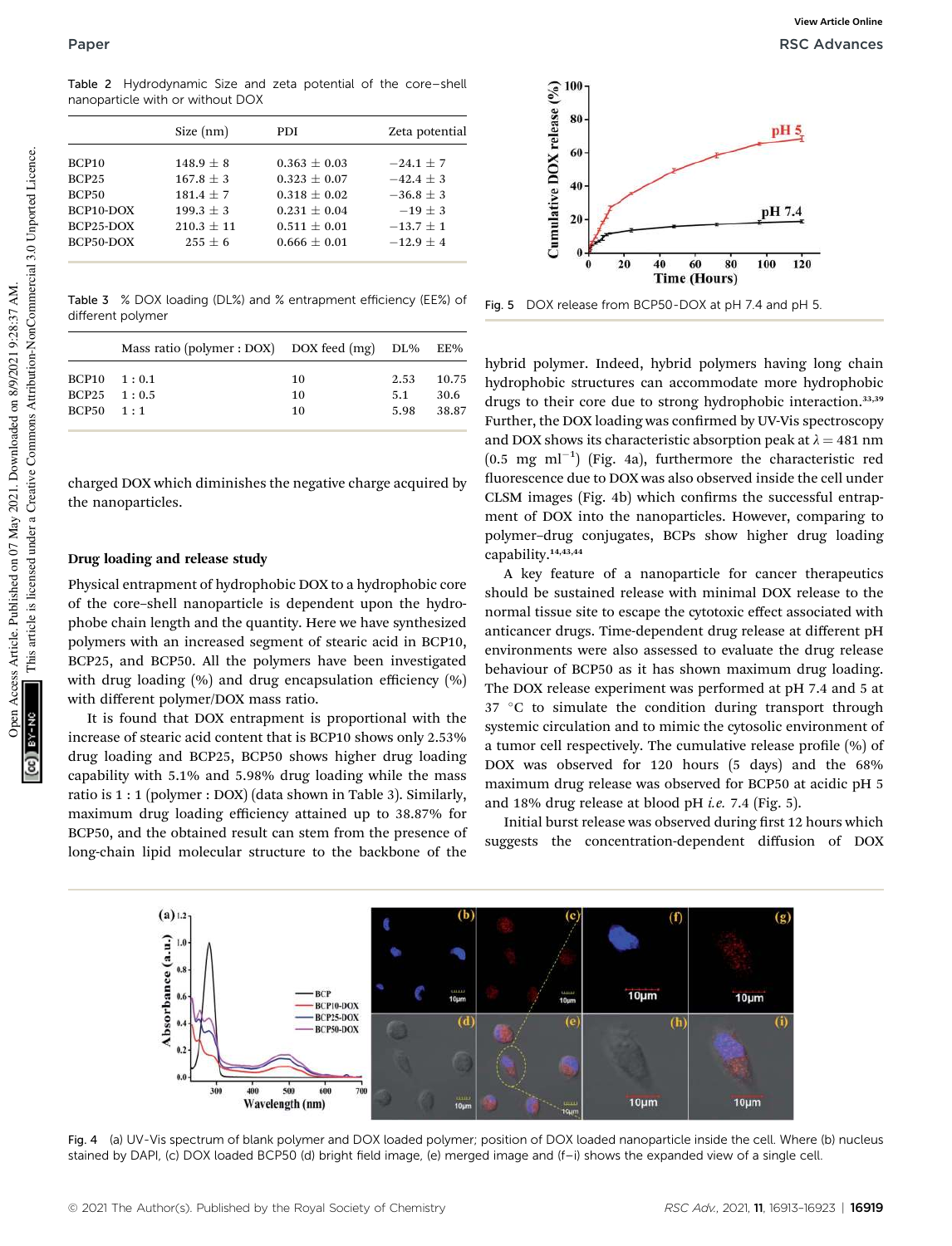released from the core. After that, the slow-release pattern attributes to the stearic acid hydrophobic core which enables the very slow entry of endosomal enzymes to the core and slow hydrolysis of ester bonds present in SEMA as the ester bond undergoes hydrolysis in acidic condition.<sup>39</sup> Different release kinetic models were also employed to understand the drug release mechanism from the nanoparticle matrix. To evaluate the DOX release mechanism we have studied the zero order, first order, Hixon-Crowell, Korsmeyer-Peppas, and Higuchi kinetic models to estimate the regression coefficient values  $(R^2)$ which are shown in Table 4 with the corresponding graph Fig. S4(a–e) and S5(a–e).† It was observed Korsmeyer–Peppas kinetics model shows maximum  $R^2$  value for both acidic and neutral pH and the values for pH 7.4 and 5 is 0.895 and 0.969 respectively. Meanwhile, the release exponent (*n*) was also found 0.454 and 0.642 which also suggest the non-Fickian diffusion or anomalous diffusion as the *n* value is lies between  $0.43 \le n \le 0.85$  (ref. <sup>45</sup> and <sup>46</sup>) which is consistent with the previous report.<sup>47</sup>

Cytotoxicity study. MTT assay was performed using MDA-MB-231 cancer cells to evaluate the cytotoxicity of all the synthesized BCPs. The cells were incubated with different copolymer concentrations ranging from 10–500  $\mu\mathrm{g\,ml^{-1}}$ . Fig. 7a shows no significant toxicity with all the three polymers after 24 hours of the incubation period. As we have increased the fatty acid content to the copolymer, that may increase the biocompatibility as fatty acids are one of the key components of cells.

In vitro cellular uptake. In this study, the cellular uptake of all the DOX loaded BCPs (BCP10, BCP25, BCP50) were investigated using confocal laser scanning microscopy (CLSM). We also have interpreted the 3D interactive plot to estimate the DOX intensity (a.u.) and correlate them to understand the DOX loading effect in different BCPs. The CLSM images (Fig. 6) depicts the DOX loaded polymers (BCP10-DOX, BCP25-DOX, BCP50-DOX) that were successfully uptaken by the cells within 4 hours at 37  $\mathrm{^{\circ}C}.$  The blue fluorescence was observed due to the selective nucleus staining by DAPI (Fig. 6a–c) and substantial strong red fluorescence inside the cytoplasm as well as nuclei (Fig. 4b) was also observed due to the inherent DOX fluorescence. As a result Fig. 6a1, b1and c1 showed the respective CLSM images of BCP10-DOX, BCP25-DOX and BCP50-DOX where a strong red fluorescence inside the cytoplasm was observed. The 3D interactive plot (Fig. 6a4–c4) was generated and DOX fluorescence intensity was estimated by image j

software (version-1.51k) (Fig.  $6a5-c5$ ) which indicated the increased DOX intensity with the increase of hydrophobic repeating unit of SEMA. It is in agreement with DOX loading study that BCPs containing more DOX, will show more fluorescence intensity. Among the nanoparticles BCP50-DOX (Fig. 6c5) shows strong red fluorescent intensity for DOX, which also stands with a close agreement with maximum drug loading to BCP50-DOX. The successful uptake of the nanoparticles after 4 hours and the strong red fluorescence indicated these nanoparticles are capable to accumulate inside the cells. The hydrophobic modification may also greatly influence the uptake as the cell membrane is composed of the protein–lipid– protein (PLP) layer. Therefore, the lipid modification of the nanocarriers may increase the recognition of the nanoparticle to the cell which led to the ease of uptake.

In vitro anticancer activity. *In vitro* anticancer activity of DOX loaded BCPs was evaluated and compared against the activity of free DOX. The obtained results (Fig. 7b) suggest that maximum growth inhibition of cancer cells by free DOX was 16% where 35%, 28%, and 20% viable cells were observed by BCP10-DOX, BCP25-DOX, and BCP50-DOX respectively after 24 hours of incubation. Furthermore, the DOX release could be facilitated by hydrolysis of ester linkage between SA and HEMA by the endosomal acidic environment (pH 4.0–5.0) which led to concrete the anticancer effect by reaching the therapeutic window. Similar results were also obtained by Wei *et al.*<sup>33</sup> Fig. 7c shows the observed  $IC_{50}$  value for each formulation and free DOX. BCP50-DOX (1.748  $\pm$  0.103 µg) and free DOX (3.759  $\pm$  $0.162 \mu$ g) shows a significant cytotoxic effect while compared to other DOX loaded nanoparticle (data shown in Table S1†). Furthermore,  $IC_{50}$  values obtained by BCP50-DOX also much lower than free DOX  $(1 \mu g)$  of BCP50-DOX contain 0.0598  $\mu g$  free DOX), where 0.1074 µg equivalent amount of DOX can show a similar result obtained by 3.759 µg of free DOX. The obtained results indicate that the BCP50-DOX is more effective compared to free DOX in terms of inhibiting cell proliferation. All the MTT result shows BCP50 with or without DOX is the desired nanoparticle for DOX delivery.

Cellular morphology study. To understand the cell death SEM analysis is become an important observation in recent reports<sup>48,49</sup> which could be visually observed *via* the morphological change in the apoptotic cellular structure. So, we have further conducted the SEM analysis of treated or untreated cells to support the MTT assay where only 16% and 20% viable cells

| Regression coefficient values $(R^2)$ of BCP50-DOX at different kinetic model at pH 7.4 and 5<br>Table 4 |        |                       |        |                           |  |
|----------------------------------------------------------------------------------------------------------|--------|-----------------------|--------|---------------------------|--|
|                                                                                                          | pH 7.4 |                       | pH 5.6 |                           |  |
| Kinetic models                                                                                           | $R^2$  | Equation              | $R^2$  | Equation                  |  |
| Zero order                                                                                               | 0.692  | $y = 0.136x + 5.853$  | 0.884  | $y = 0.578x + 10.487$     |  |
| First order                                                                                              | 0.718  | $y = 0.0007x + 5.853$ | 0.956  | $y = -0.0043x +$<br>1.957 |  |
| Hixon–Crowell                                                                                            | 0.353  | $y = 0.011x + 1.601$  | 0.565  | $y = 0.0230x + 1.949$     |  |
| Korsmeyer-Peppas                                                                                         | 0.895  | $y = 0.454x + 0.453$  | 0.969  | $y = 0.642x + 0.610$      |  |
| Higuchi                                                                                                  | 0.890  | $y = 1.712x + 2.677$  | 0.907  | $y = 6.819x - 1.156$      |  |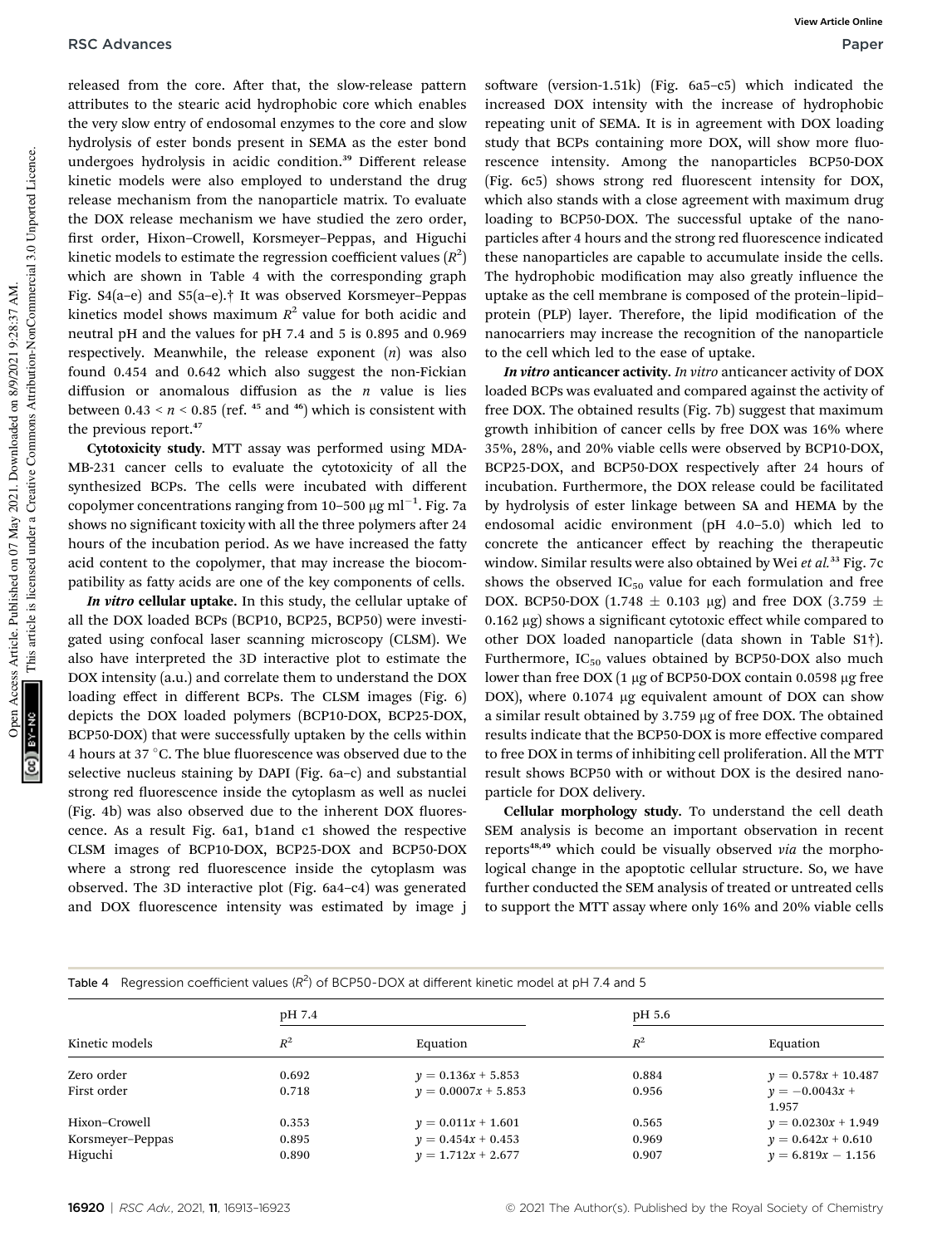

Fig. 6 Confocal microscopy images of fixed MDA MB-231 cells incubated with BCP10-DOX, BCP25-DOX and BCP50-DOX for 4 hours. Where (a)–(c) corresponds to the stained nucleus by DAPI. Similarly, (a1)–(c1) are the corresponding confocal images of cells which shows successful uptake of DOX loaded nanoparticle. (a2)–(c2) are the bright field images of the corresponding cells. (a3)–(c3) are the merged images where purple colour shows co-localization of the blue and red colour due to DAPI and DOX fluorescence which suggests successful uptake of the DOX loaded nanoparticle. (a4)–(c4) are the 3D interactive plots of intracellular DOX and DAPI fluorescence and (a5)–(c5) are the measured intracellular DOX intensity.

were observed for free DOX and BCP50-DOX respectively. We have observed the surface topographies of cells under SEM (ZEISS EVO-MA 10) after 24 hours of exposure to the free DOX and BCP50-DOX at 37 °C in a  $CO<sub>2</sub>$  incubator. The cellular structure with or without treatment were shown in Fig. 8. In this study, Fig. 8a–c are the cellular structure referred to as control

or untreated, free DOX treated and BCP50-DOX treated cells. It is a general concern that the apoptosis of a cell involves cell shrinkage and blebbing.<sup>50</sup> In Fig. 8a the cell without treatment shows regular anatomical morphology with distinct dendron like lamellipodia,<sup>51</sup> whereas free DOX treated cell (Fig. 8b) shows the cellular necrosis, and the fragment of apoptotic



Fig. 7 (a) Cell viability assay of BCP10, BCP25 and BCP50 using MDA-MB-231 cell line; (b) MTT assay of free DOX and DOX loaded P(PEGMA-co-SEMA) block co-polymer (BCP10-DOX, BCP25-DOX, BCP50-DOX); (c) determined 50% inhibitory concentration (IC<sub>50</sub>) value of DOX, BCP10-DOX, BCP25-DOX, BCP50-DOX.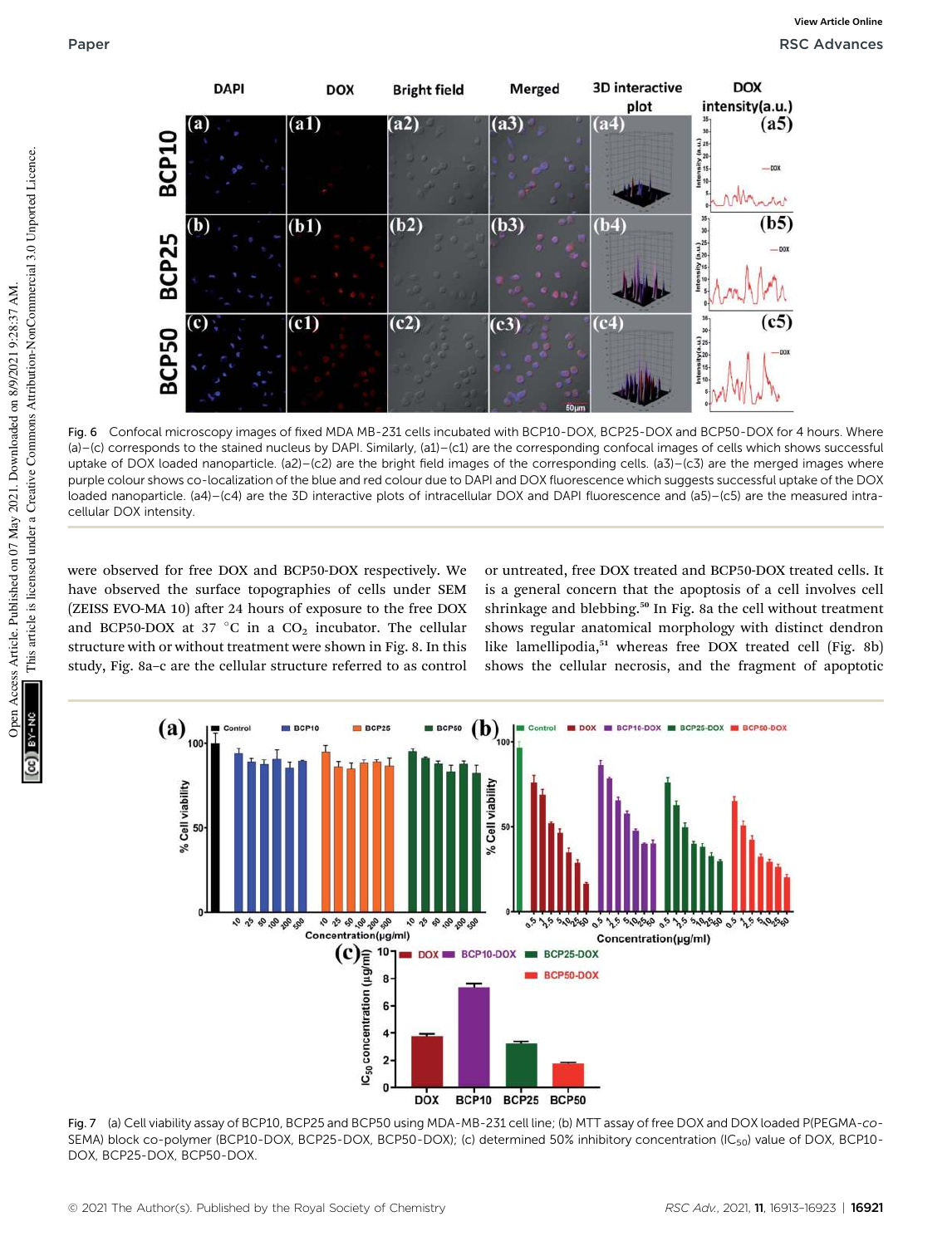

Fig. 8 Cellular morphology under SEM, where (a) control (without treatment) (b) DOX treated and (c) BCP50-DOX treated cells.

bodies is scattered around as free DOX is highly cytotoxic. In the case of BCP50-DOX (Fig. 8c), the cell shrinkage with blebbing and the ruptured cell membrane is observed with inhibition of lamellipodia formation due to the anticancer effect of BCP50- DOX. Similar results were also obtained by Basu *et al.*<sup>36</sup> DOX treated cells also show apoptosis which may happen in the case of non-cancerous cells as the free DOX is a very small-sized (1.5 nm) molecular entity structure and could be uptaken through the tight endothelial junction. However, wrapping the DOX by a nanostructure may restrict the accumulation within the normal cell with minimal damage as the drug release in the non-acidic media is very low.52,53 Thus the DOX loaded nanoparticle shows its anticancer activity by damaging the organelle along with the membrane integrity of the cancer cell.

## Conclusion

In this study, we have designed a core shell nano template by using PEGMA and SEMA *via* RAFT polymerization for DOX delivery to MDA MB-231 cancer cell. PEGMA served as the corona or outer shell and SEMA formed the inner hydrophobic core which helps to entrap substantial amount of DOX by strong hydrophobic interaction. The increase in hydrophobic segment showed increase in hydrodynamic diameter of the particle without significant cytotoxic effect upto a relatively higher concentration  $(0.5 \text{ mg ml}^{-1})$ . Furthermore, SEMA content greatly influences the drug loading and release from the inner core. *In vitro* cellular uptake also indicated successful internalization of the DOX loaded BCPs with increased DOX fluorescence intensity with the increase of SEMA. The *in vitro* anticancer activity also suggested that the

nanoparticle can effectively deliver DOX to the cancer cells. Apoptic cell death was also observed from SEM study. Most of the anticancer drugs are hydrophobic in nature and possess very low bioavailability due to solubility issues. Thus, wrapping them by an amphiphilic polymer containing lipid segment may improve their bio-distribution along with better access to the cancer environment. These results indicated that BCP50 could be a promising nanomaterial for hydrophobic anticancer drug delivery system in near future.

## Conflicts of interest

The authors have no conflict of interest.

## Acknowledgements

KS acknowledges to DST-SERB through two sanctioned projects EEQ/2016/000712 and ECR/2016/002018 and also acknowledges UGC for UGC-BSR Research Start-Up Grant (F.30-363/2017(BSR), Dt-08/08/2017) and. PS acknowledges UGC for RGNF-SC fellowship (RGNF-2014-15-SC-TRI-67257). RS acknowledges CU for UPE-II Nanofabrication project fund (UGC/166/UPE-II, Dt-03/04/2017) for financial support. PS also acknowledge Debajit Maiti, Department of Chemistry, Shiv Nadar University, Uttar Pradesh, India for providing NMR facility.

## References

1 W. Smulders and M. J. Monteiro, *Macromolecules*, 2004, 37, 4474–4483.